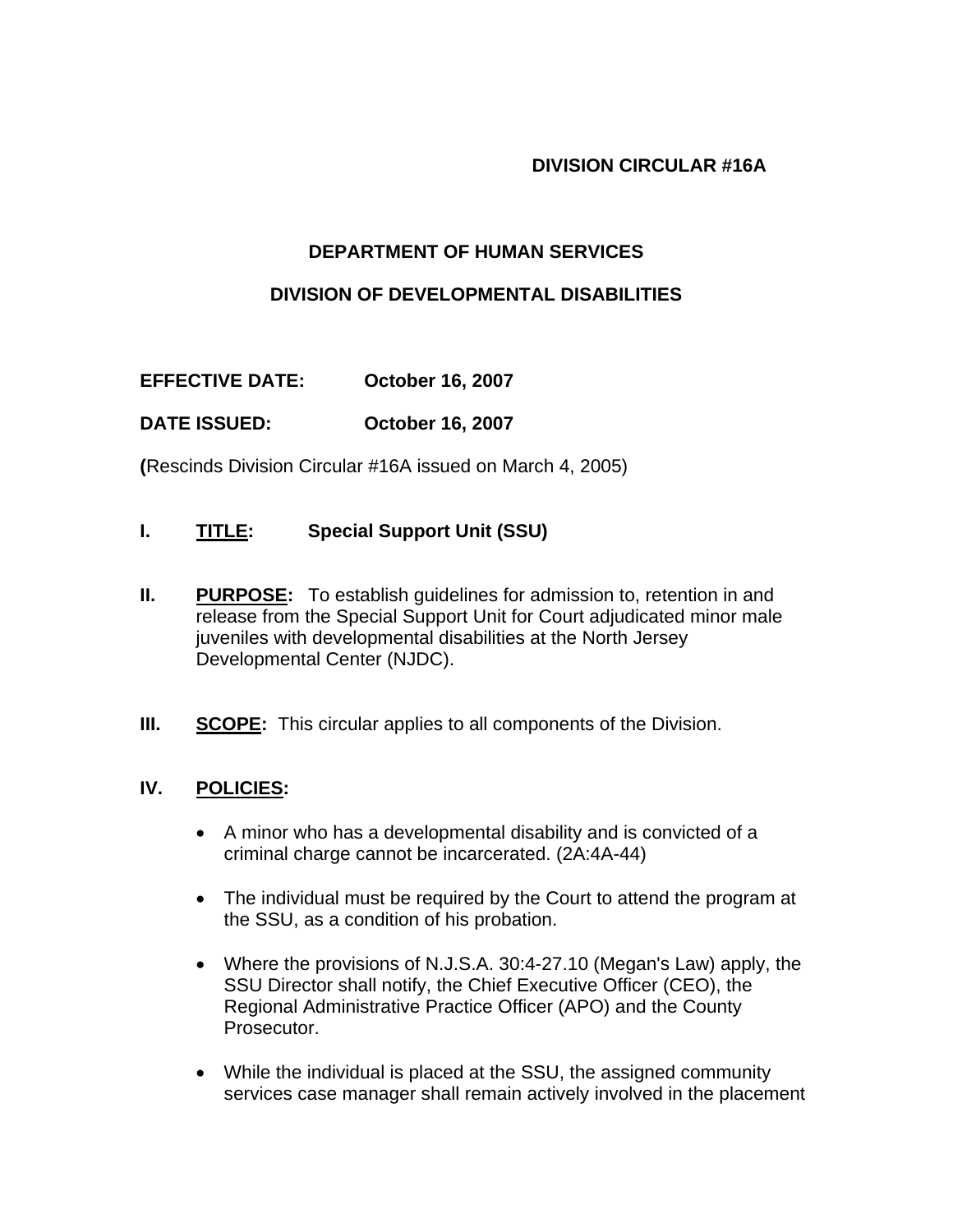to assist in the individual's transition to a community setting when the probation ends or the individual can otherwise be served outside the SSU.

• If the individual will be over the age of 18 prior to the end of his sentence or probationary period, staff will notify the Director of the Moderate Security Unit (MSU) for possible admission into the MSU. The Director of the MSU and staff will evaluate the individual to determine if the individual is appropriate for placement in the MSU.

### **V. GENERAL STANDARDS:**

A. Definitions - For the purpose of this circular, the following terms shall have the meanings defined herein:

"Behavioral Contract" means a written agreement between the individual and the IDT members pertaining to specific behavioral expectations, rewards and consequences.

"Case management" means the linking and coordination of services across family agency and professional lines to develop and attain goals and objectives embodied in the Individual Habilitation Plan. It involves monitoring and advocating for the individual's needs with individual and family participation.

"Division" means the Division of Developmental Disabilities.

 "Individualized education program" (IEP) means a written plan developed at a meeting according to N.J.A.C. 6A:14-2.3(i)2, which sets forth present levels of performance, measurable annual goals and short-term objectives or benchmarks and describes an integrated, sequential program of individually designed instructional activities and related services necessary to achieve the stated goals and objectives. This plan shall establish the rationale for the student's educational placement, serve as the basis for program implementation and comply with the mandates set forth in this chapter.

"Individual Habilitation Plan" (IHP) – refer to Division Circular 35- Service Plan.

"Juvenile Justice Commission" means the agency, which would place a juvenile in a suitable juvenile facility, rather than commit the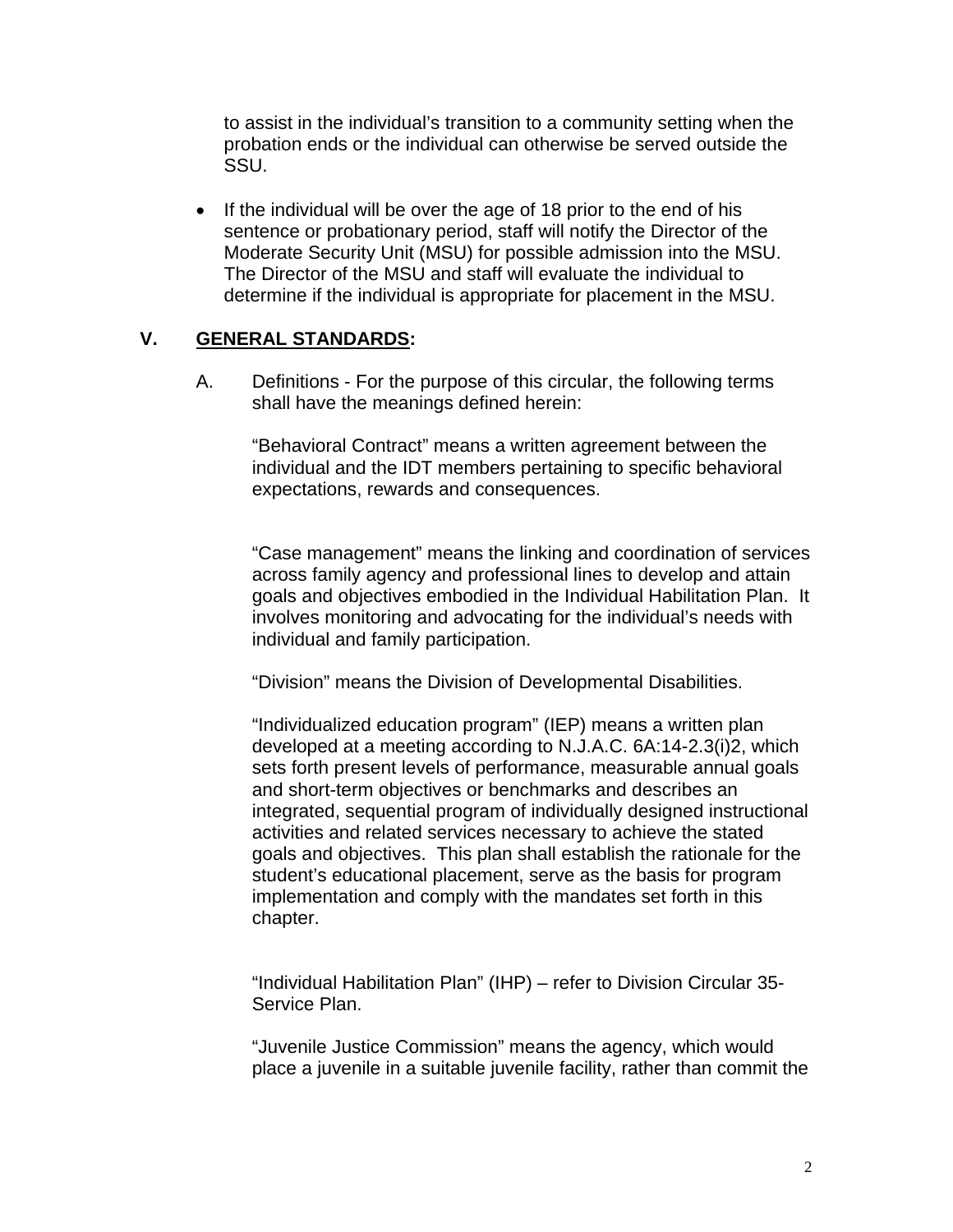juvenile to an institution maintained by the Department of Corrections for the rehabilitation of delinquents.

"Moderate Security Unit" (MSU) means a specialized institutional treatment facility authorized and established by the Assistant Commissioner of the Division, within the Department of Human Services, which is: used as an alternative to detention in a correctional facility or as a residential requirement for probation; and characterized primarily by physical security for the confinement of males, 18 years of age or older, who are adjudicated to be dangerous to self, others or property and in need of a highly structured therapeutic treatment program.

"Residential Placement Committee (RPC)" means a group of NJDC staff (including but not limited to representatives from Social Services, Medical, Nursing, Psychology, Quality Assurance, Program Development, Administration, and Residential Services) who collectively review and determine if a referral to the SSU is appropriate for admission.

"Special Support Unit (SSU)" - means a 7-bed alternative therapeutic placement that houses Court adjudicated male minors with developmental disabilities who cannot be incarcerated.

- B. In order for the individual to be considered for admission to the SSU, the following criteria shall be met:
	- 1. The individual shall be a male between the ages of 13 and 18;
	- 2. He must be determined eligible for the services of the Division in accordance with N.J.A.C.10:46 and be assigned to a Community Services' Regional Office, case management.
	- 3. He must be of mild or moderate intellectual functioning and possess adequate communication skills to participate in counseling;
	- 4. He must be fully ambulatory;
	- 5. He must be required to attend the program at the SSU and to participate in an educational program as a condition of probation; and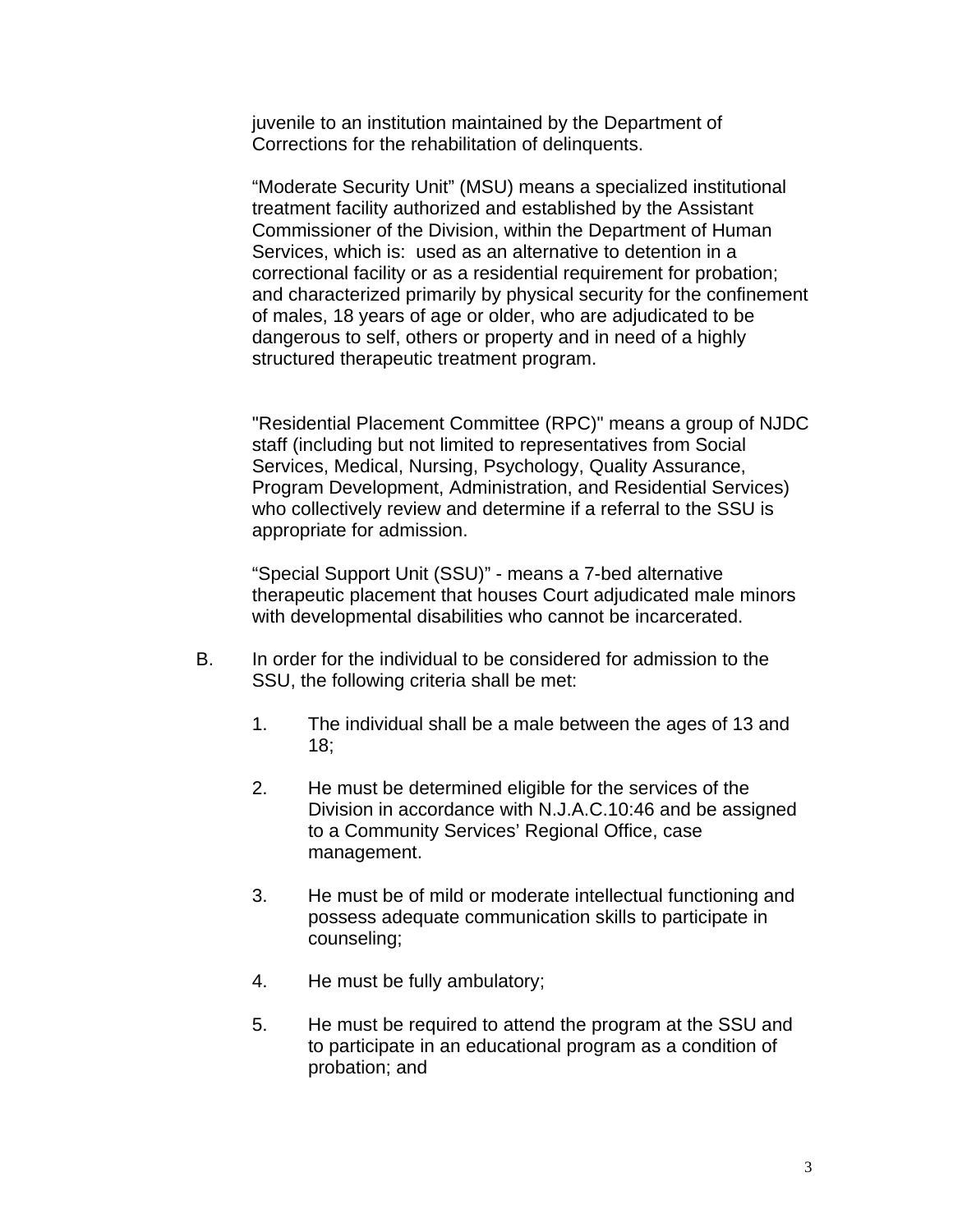- 6. There must be a vacancy in the program.
- C. The individual may remain at the SSU until his  $18<sup>th</sup>$  birthday or completion of probation, whichever comes first. No individual may  $r = 1$  remain at the SSU after their 18<sup>th</sup> birthday.
- D. If the individual reaches his  $18<sup>th</sup>$  birthday prior to the end of his sentence or probationary period and the individual has six months but no less then 90 days to complete their sentence or probationary period, the regional APO will arrange for the individual to go back to Court with a recommendation that he be transferred to the MSU to finish his sentence or terms of his probation.
- E. If there is no vacancy available at the MSU when needed, referrals shall be made by Community Services for placement of the individual out of the SSU.
- F**.** The SSU shall not accept individuals who have a severe psychiatric disorder or lack adequate communication skills to participate in individual or group counseling.
- G**.** Referrals may be made only by the Court or by the Juvenile Justice Commission (JJC). All referrals will be made through Community Services to the Regional Administrative Practice Officer.
- H**.** The provisions of the Memorandum of Understanding between the JJC and the Division shall be followed.

# **VI. PROCEDURES:**

# A. **Pre-Admission**

- 1. The Regional APO shall serve as liaison between the Court and the RPC.
- 2. The Community Services case manager shall serve as the liaison between NJDC and the individual, the legal guardian, and/or the family.
- 3. The RPC shall consider the request for admission and determine whether a date of admission can be scheduled. The RPC can hold a meeting or review the request by telephone conference.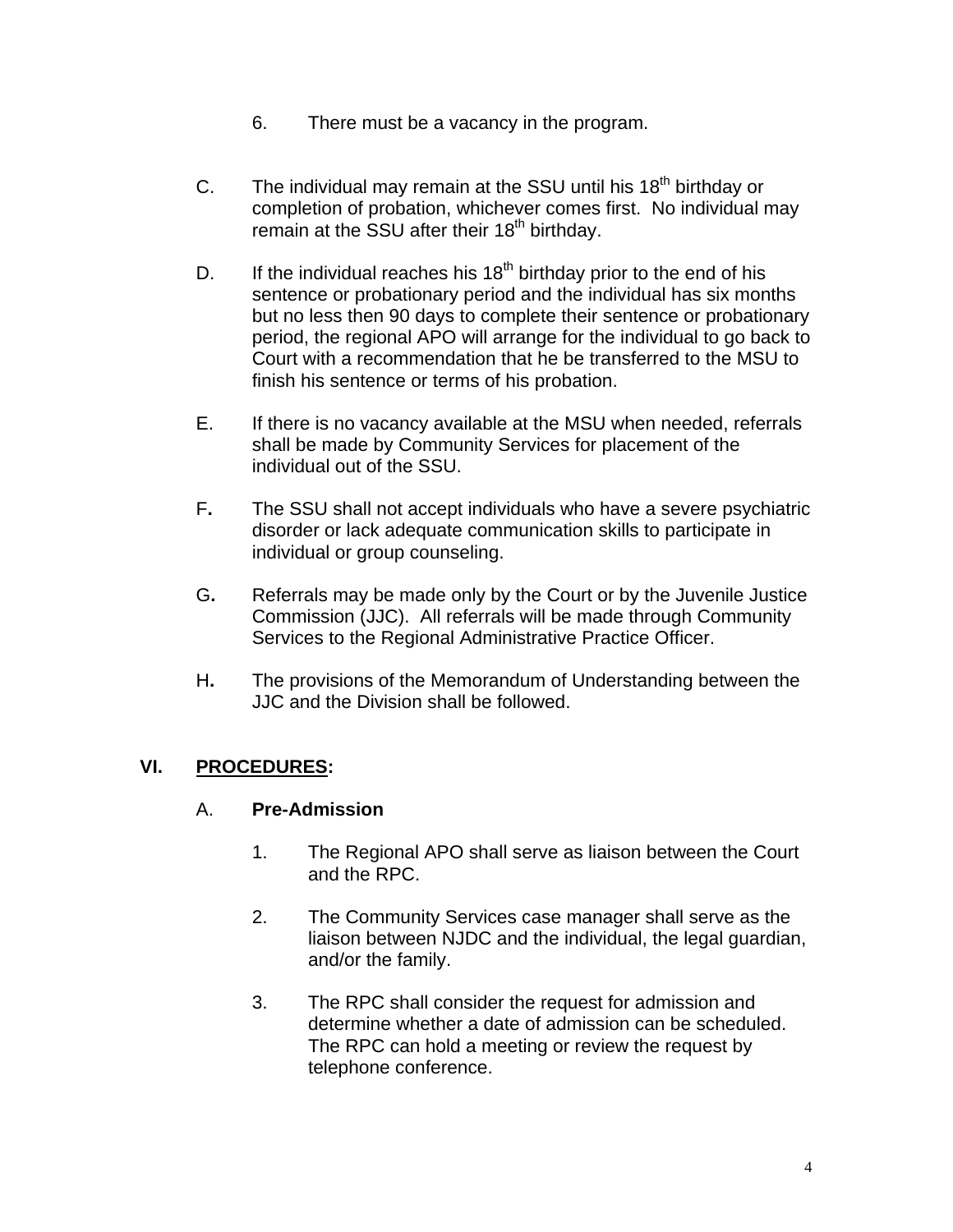- 4. If the individual is approved for admission to the SSU, the Regional APO shall advise the Court and request an Order or contact the JJC to arrange for a transfer, which will be accompanied with original Court documents. The date of the transfer shall be confirmed in writing.
- 5. The Regional APO shall advise the Division Director of all admissions.

# B. **Admission**

- 1. Once admitted to SSU, the individual shall be placed on oneto-one supervision for 72 hours.
- 2. An IHP meeting shall be held within five (5) working days of admission.
- 3. The individual shall be required to sign a behavior contract at the IHP meeting.
- 4, The individual shall participate in a weekly review of his program.
- 5. A review of the IHP shall be held no later 30 days after admission.
- 6. The Community Services case manager shall attend the initial IHP meeting and shall conduct a site visit in no less than 90-day cycles and review individual progress and program participation with the SSU manager.
- 7. The IHP shall be reviewed as needed but no less than annually.

# C. **Discharge**

- 1. When a Court, as a condition of probation, has ordered an individual to the SSU, that individual may be released when the time period of his probation is over.
- 2. If the individual is determined to be dangerous to self or others, the SSU Director shall notify the Regional Administrative Practice Officer within 180 days but no less